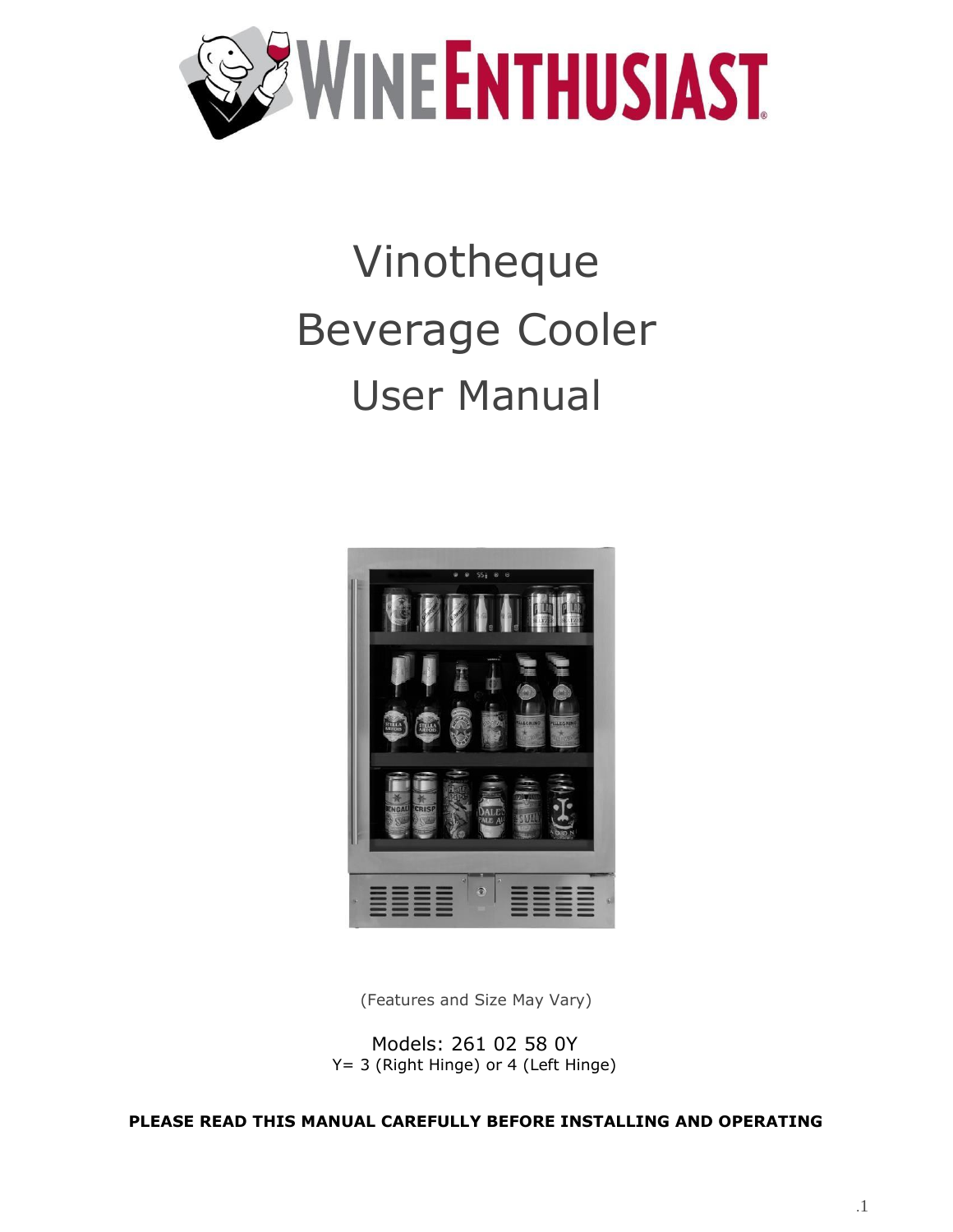## **IMPORTANT SAFEGUARDS**

### <span id="page-1-0"></span>**When using this appliance, always exercise basic safety precautions, including the following:**

#### **1. Read all of the instructions before using this appliance.**

**2.** This appliance is not intended for use by persons (including children) with reduced physical, sensory, or mental capabilities, or lack of experience and knowledge, unless they have been given supervision or instruction concerning use of the appliance by a person responsible for their safety.

**3.** Children should be supervised to ensure that they do not play with the appliance.

**4.** Use this appliance only for its intended purpose as described in this use and care guide.

**5.** This appliance must be properly installed in accordance with the installation instructions before it is used. See grounding instructions in the installation section.

**6.** Never unplug your appliance by pulling on the power cord. Always grasp the plug firmly and pull straight out from the outlet.

**7.** Unplug your appliance before cleaning or before making any repairs. Note: If for any reason this product requires service, we strongly recommend that a certified technician performs the service.

**8.** The SUPPLY CORD cannot be replaced. If the cord is damaged the appliance should be scrapped.

**9.** This appliance is designed for free standing installation or can be recessed into cabinetry.

**10.** If your old appliance is not being used, we recommend that you remove the door and leave the shelves in place. This will reduce possibility of danger to children.

**11.** Do not operate your appliance in the presence of explosive fumes.

**12.** Do not store foods in appliance as interior temperature may not be cool enough to prevent spoilage or may cause bacteria growth.

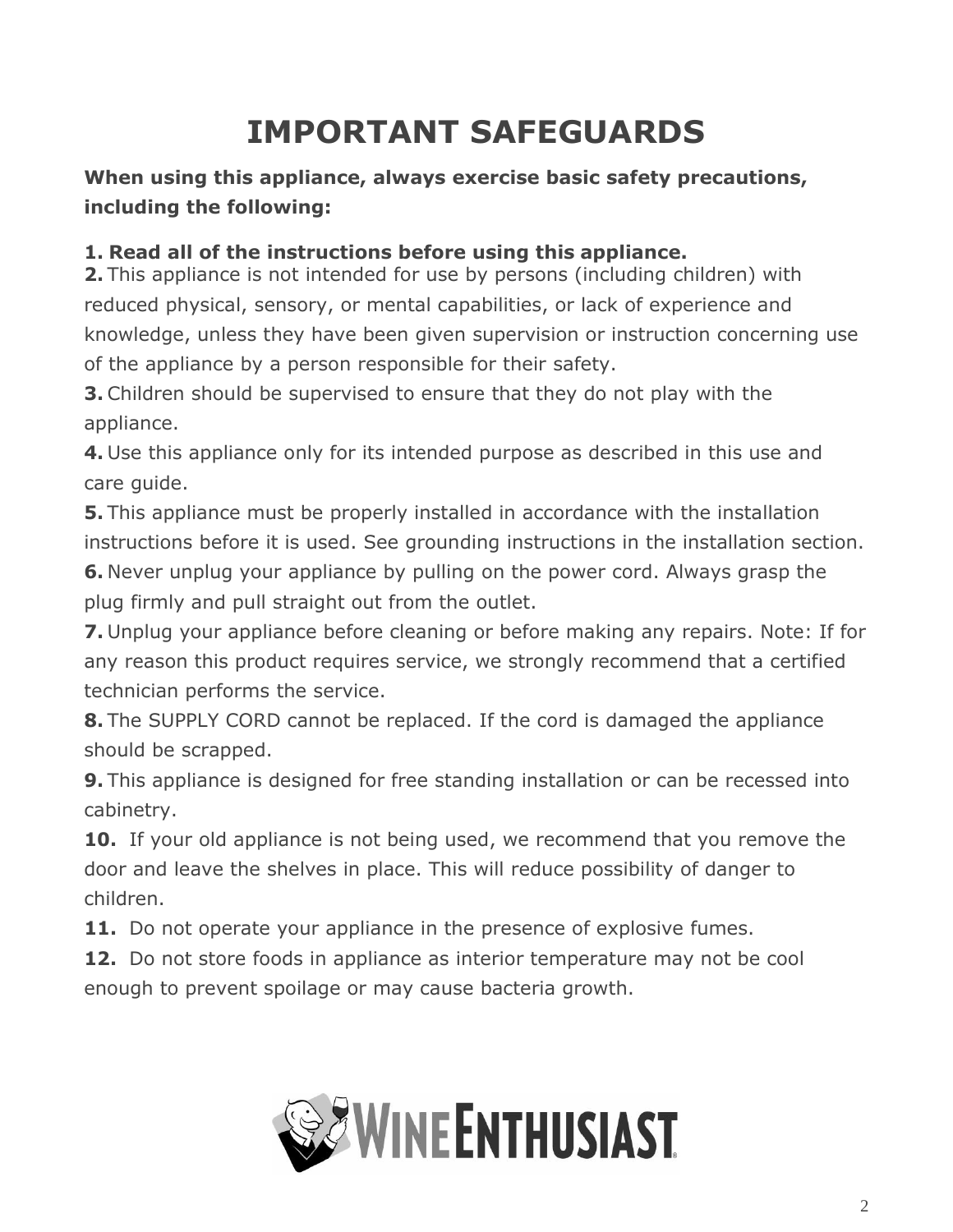## **SAVE THESE INSTRUCTIONS**

## **DANGER**

**Risk of child entrapment.**

**Before you throw away your old appliance, take off the door.**

**Leave the shelves in place so that children may not easily climb inside.**

| Thank you for using our Wine Enthusiast            |                  |  |
|----------------------------------------------------|------------------|--|
| product. This easy-to-use manual                   | Model number     |  |
| will guide you in getting the best use of          |                  |  |
| your appliance.                                    | Serial number    |  |
| Please remember to record the model and            |                  |  |
| serial number, they are located inside the cabinet | Date of purchase |  |
| on a label on the bottom right side.               |                  |  |

Staple your receipt to your manual.

**You will need the receipt to obtain warranty service.**

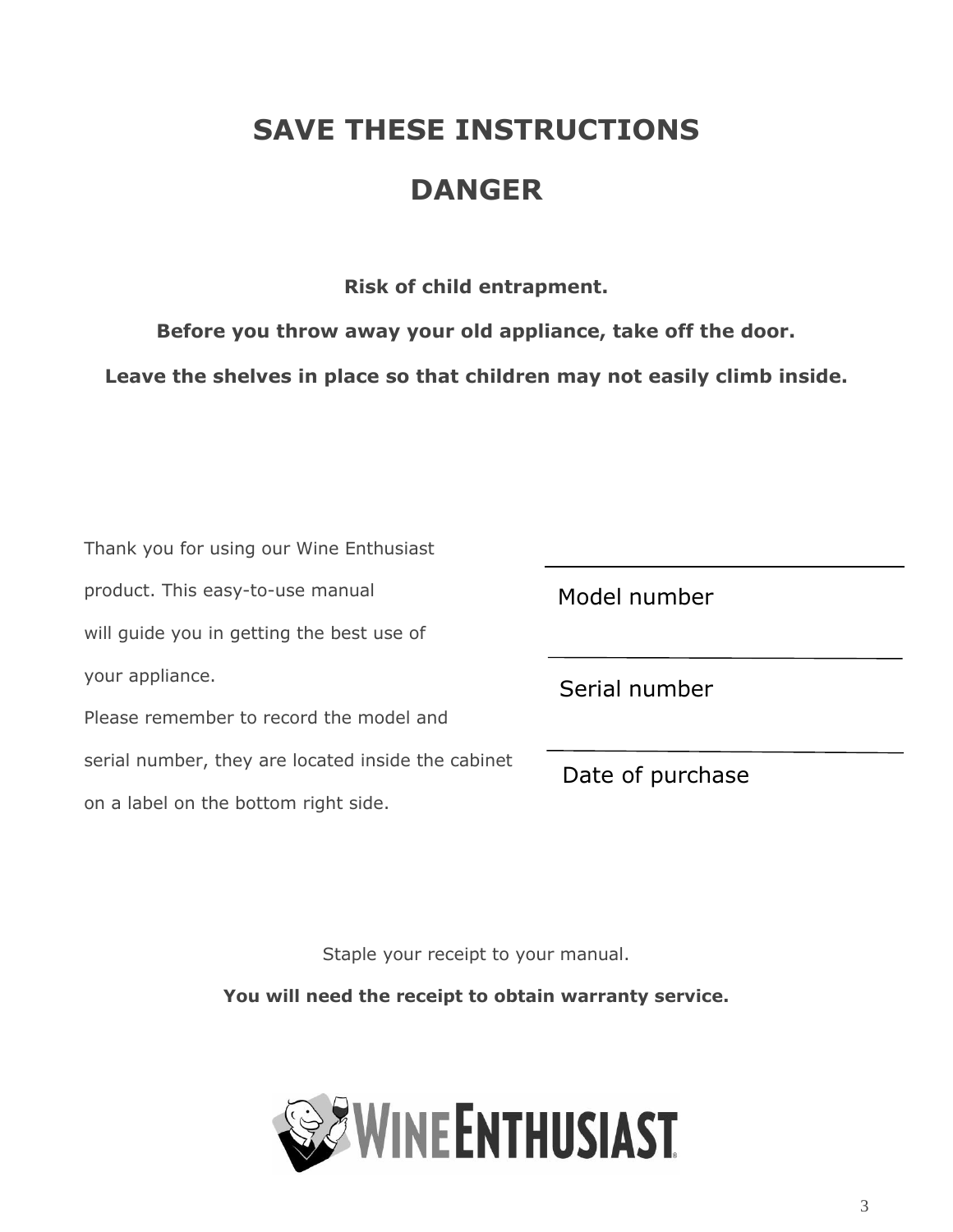## **Table of Contents**

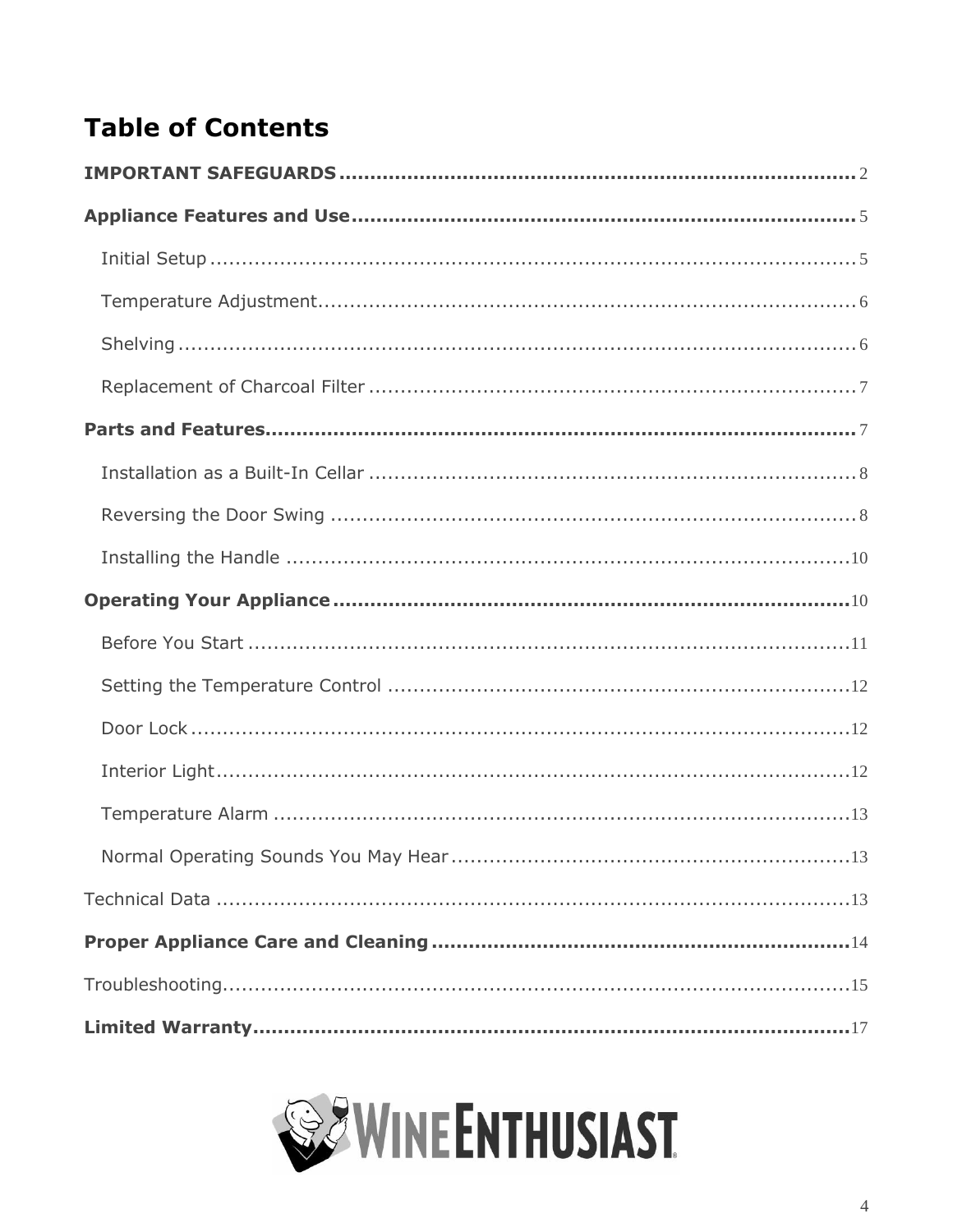## **Electrical Requirement**

• Make sure there is a suitable power Outlet (115 volts, 15 amps outlet) with proper grounding to power the appliance.

• Avoid the use of three plug adapters or cutting off the third grounding in order to accommodate a two-plug outlet. This is a dangerous practice since it provides no effective grounding for the appliance and may result in shock hazard.

## **Install Limitations**

• Do not install your appliance in any location not properly insulated or heated e.g., garage etc. Your appliance was not designed to operate in temperature settings below 50° Fahrenheit.

• Select a suitable location for the appliance on a hard even surface away from direct sunlight or heat source e.g., radiators, baseboard heaters, cooking appliances etc. Any floor unevenness should be corrected with the leveling legs located on the front and rear bottom corners of the appliance.

• This appliance is designed for free standing installation or can be recessed into cabinetry**.**

## **Use of Extension Cords**

• Avoid the use of an extension cord because of potential safety hazards under certain conditions. If it is necessary to use an extension cord, use only a 3-wire extension cord that has a 3-blade grounding plug and a 3-slot outlet that will accept the plug. The marked rating of the extension cord must be equal to or greater than the electrical rating of the appliance.

## <span id="page-4-0"></span>**Appliance Features and Use**

## <span id="page-4-1"></span>**Initial Setup**

• Before connecting the appliance to the power source, let it stand upright for approximately **24 hours.** This will reduce the possibility of a malfunction in the cooling system from handling during transportation.

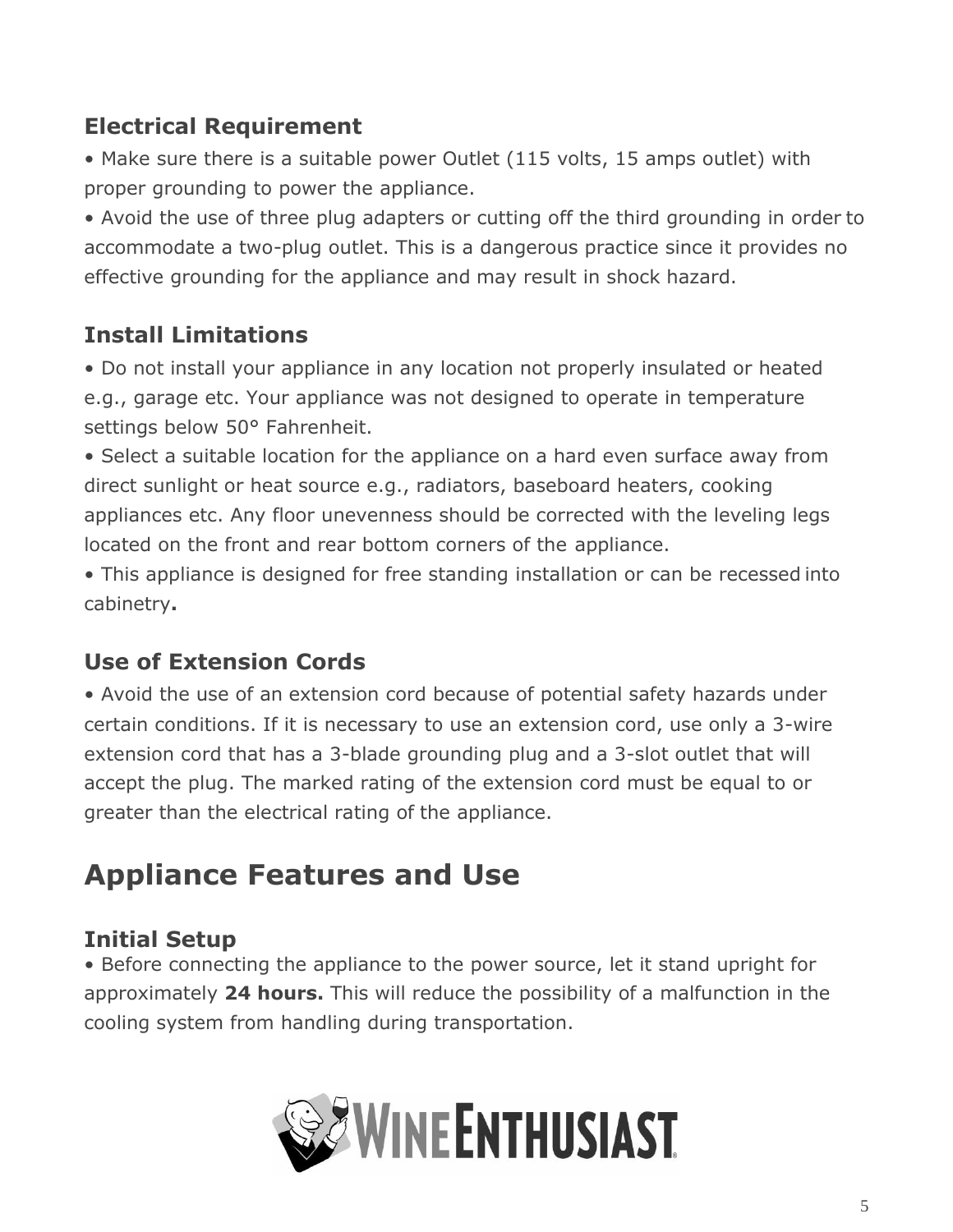<span id="page-5-2"></span>• Once you have plugged the unit into an electrical outlet, let the unit run for at least 30 minutes to acclimate before making any adjustments.

## <span id="page-5-0"></span>**Temperature Adjustment**

• When the appliance is plugged in for the first time, the LED display will show the factory preset temperature.

• The appliance can be set to accommodate your storage requirements. To set the temperature, press the up or down arrow button to increase or decrease the temperature setting until the desired temperature is attained. It may take some time to reach the set temperature.

• The temperature will fluctuate more so when the appliance is empty.

## <span id="page-5-1"></span>**Shelving**

#### (Type and number of shelves will vary per model)

Your cabinet was designed to store a maximum number of bottles and cans securely. We recommend that you observe the tips below to optimize loading:

- Remove tape from shelves once unit is stable and ready for storage.
- Disperse the bottles and cans evenly to avoid concentrating weight in one place. They must not touch either the back of the cabinet or the step at the bottom.

• Make sure that the bottles and cans are not all grouped together either at the top or bottom of the cabinet.

## • **Maximum weight capacity per shelf is 55 lbs.**

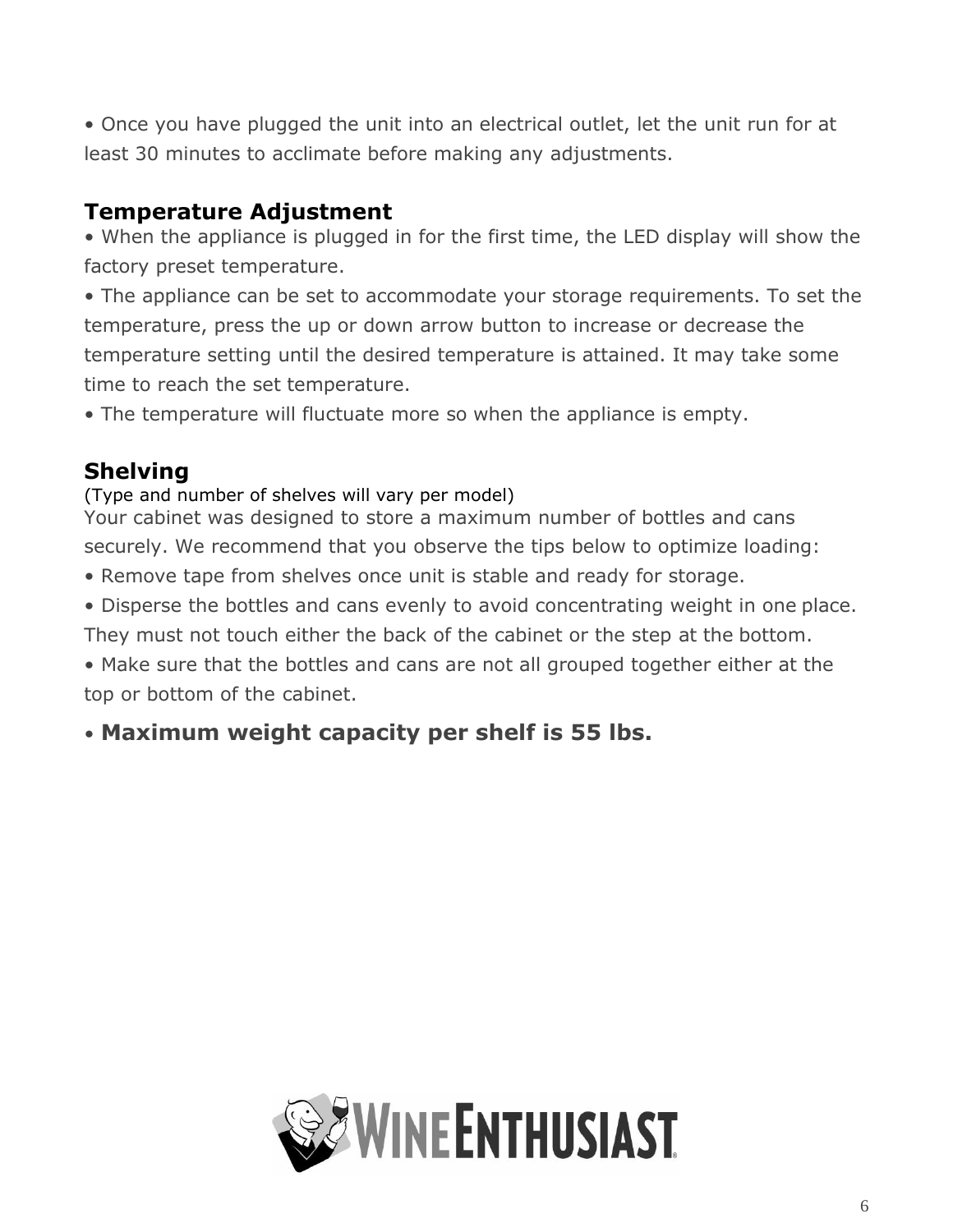## <span id="page-6-0"></span>**Replacement of Charcoal Filter**

Your cooler comes with a charcoal filter that helps to eliminate orders. It should be replaced every 6 to 12 months for optimal protection. To replace the filter:

- 1. Find the location of the charcoal filter on the back wall (air-duct plate).
- 2. Remove the shelf in front of the filter if necessary.
- 3. Remove the charcoal filter box from the two mounting holes on the airduct plate by hand pulling directly outward, remove the old charcoal filter, and place the new one into the mounting box.
- 4. Snap the charcoal filter box into the mounting hole on the air-duct plate
- 5. Re-Install the shelf



Charcoal Filter and Filter Box Model: Charcoal Filter Box  $#2619944 -$  single filter and box #261 99 88 – 2-Pack (2 each - filter and box)

## **Parts and Features**



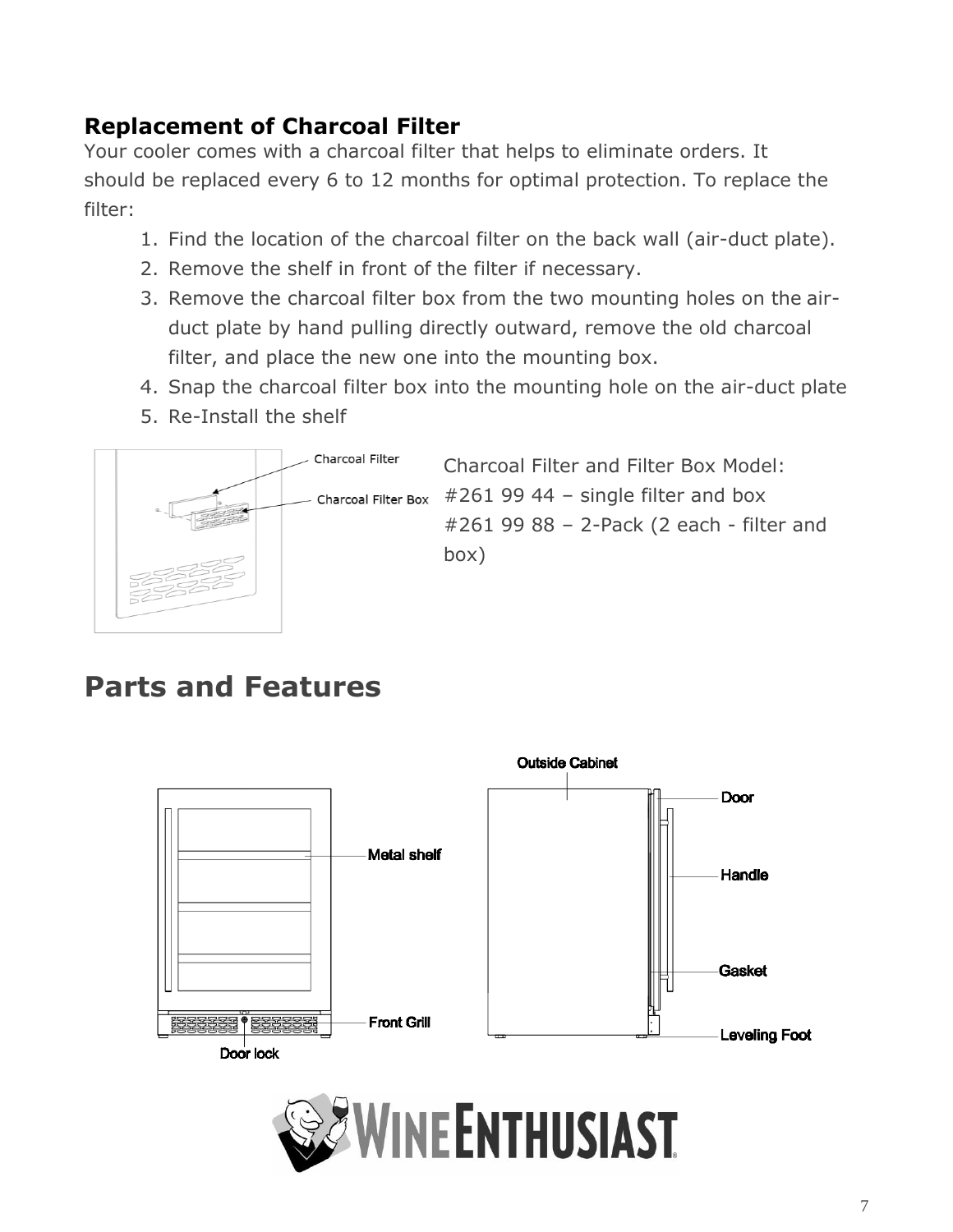## <span id="page-7-0"></span>**Installation as a Built-In**



These cut out dimensions show the minimum space required for your appliance to perform as designed.

#### <span id="page-7-1"></span>**Reversing the Door Swing**

#### **Before you begin: Tape down shelves to avoid movement during the process.**

The door of this appliance can be hung to open on the left or right side. To reverse the door swing of your cooler and open from the opposite side, please follow the instructions and diagram below.

- 1. Put the cabinet on open area, with the door opened to the maximum
- 2. Use small knife to take off the decorative covers (1) on opposite side (Drawing 1);
- 3. Use the six angle screwdriver (Tool 5) to disassemble the screws (4) of door support (3), then remove the door support. (Drawing 1)
- 4. Hold the door, use six angle screwdriver (Tool 5) to unscrew the door shaft core (6) from the two ends of the top of the door. Take out the door and set aside. (Drawing 2)
- 5. Discharge the upper and lower door hinge(7&8) by M5 inner six angle screwdriver (Tool 5) , then to assemble the door hinge on the opposite side. (Drawing 3 and 4)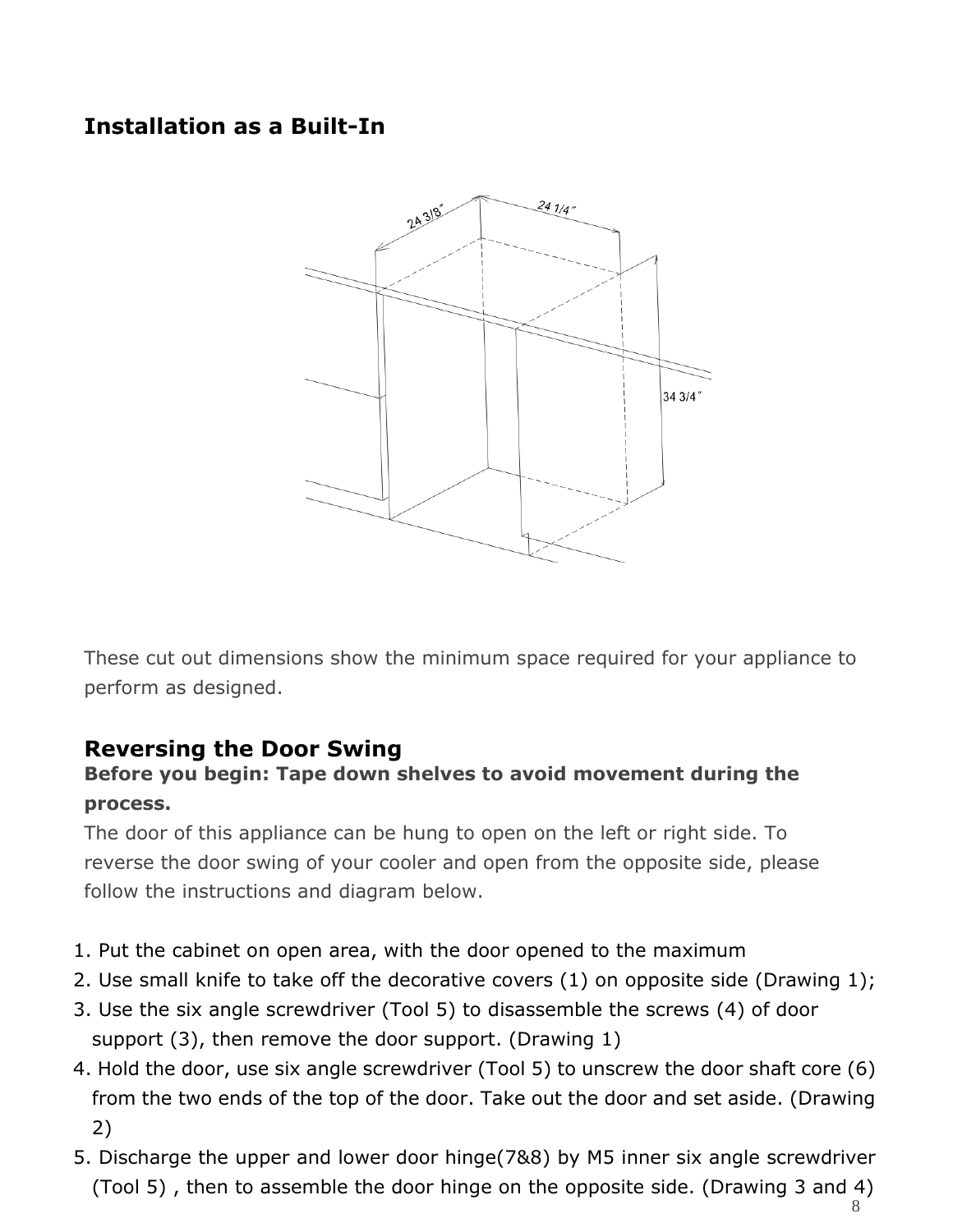- 6. Rotate the door 180 degrees, then Install the door on the right side of the cabinet. (Drawing 5)
- 7. Finally, install the decorative covers and door support at the opposite side. (Drawing 6)



- 1. Decorative cover 2. Knife 3. Door Support
	-
- 4. M5 six angle 5. M5 six angle screwdriver 6. Door spindle core
- 
- 
- 
- 7. Upper door hinge 8. Lower door hinge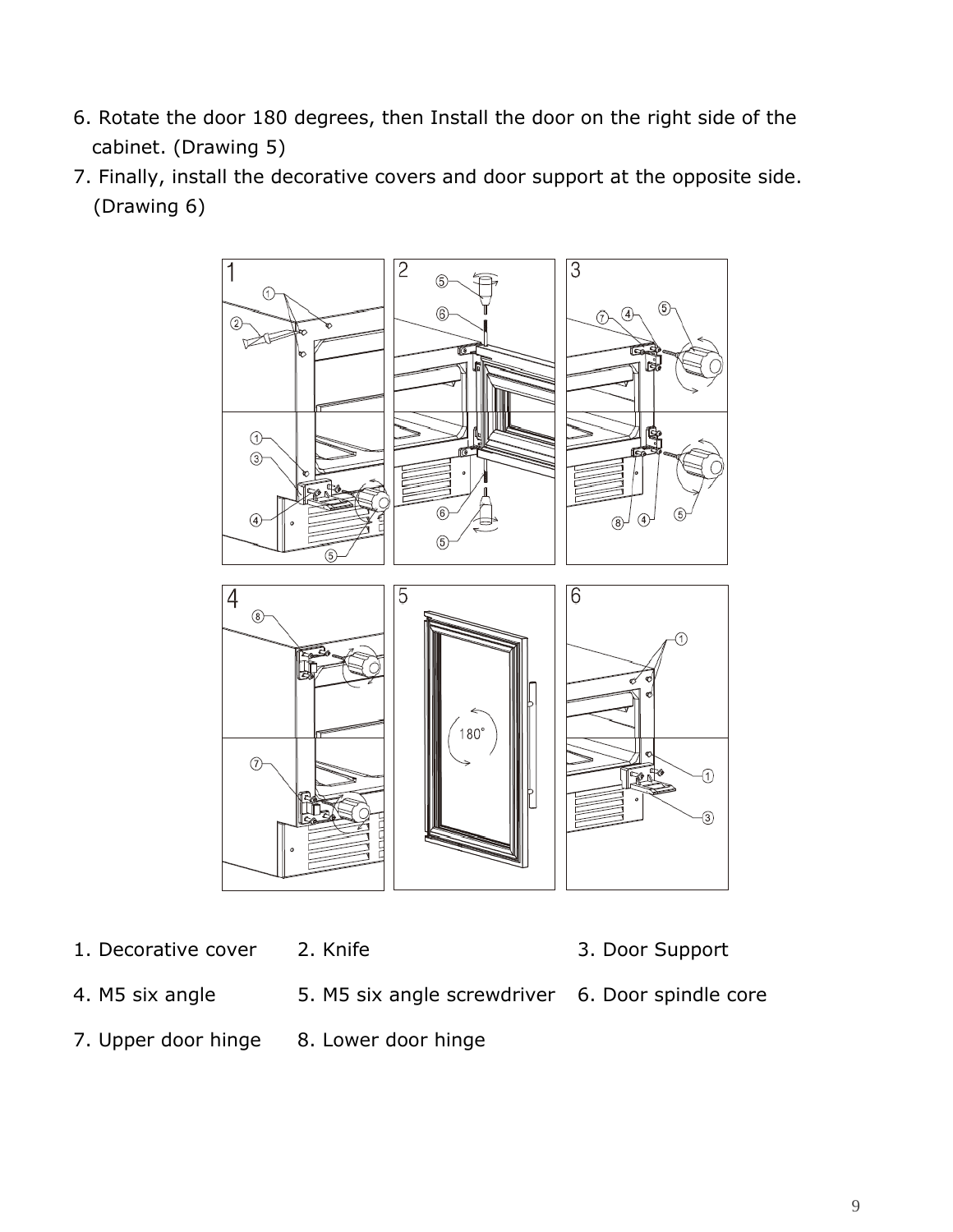### <span id="page-9-0"></span>**Installing the Handle**

- 1. Pull back the door seal behind handle location.
- 2. Insert screws into pre-drilled screw holes.
- 3. Attach handle and tighten screws.
- 4. Press door seal back into place.



## <span id="page-9-1"></span>**Operating Your Appliance**

Each appliance includes an operating panel on the front of the unit. This operating panel includes several features to operate and control the temperature.

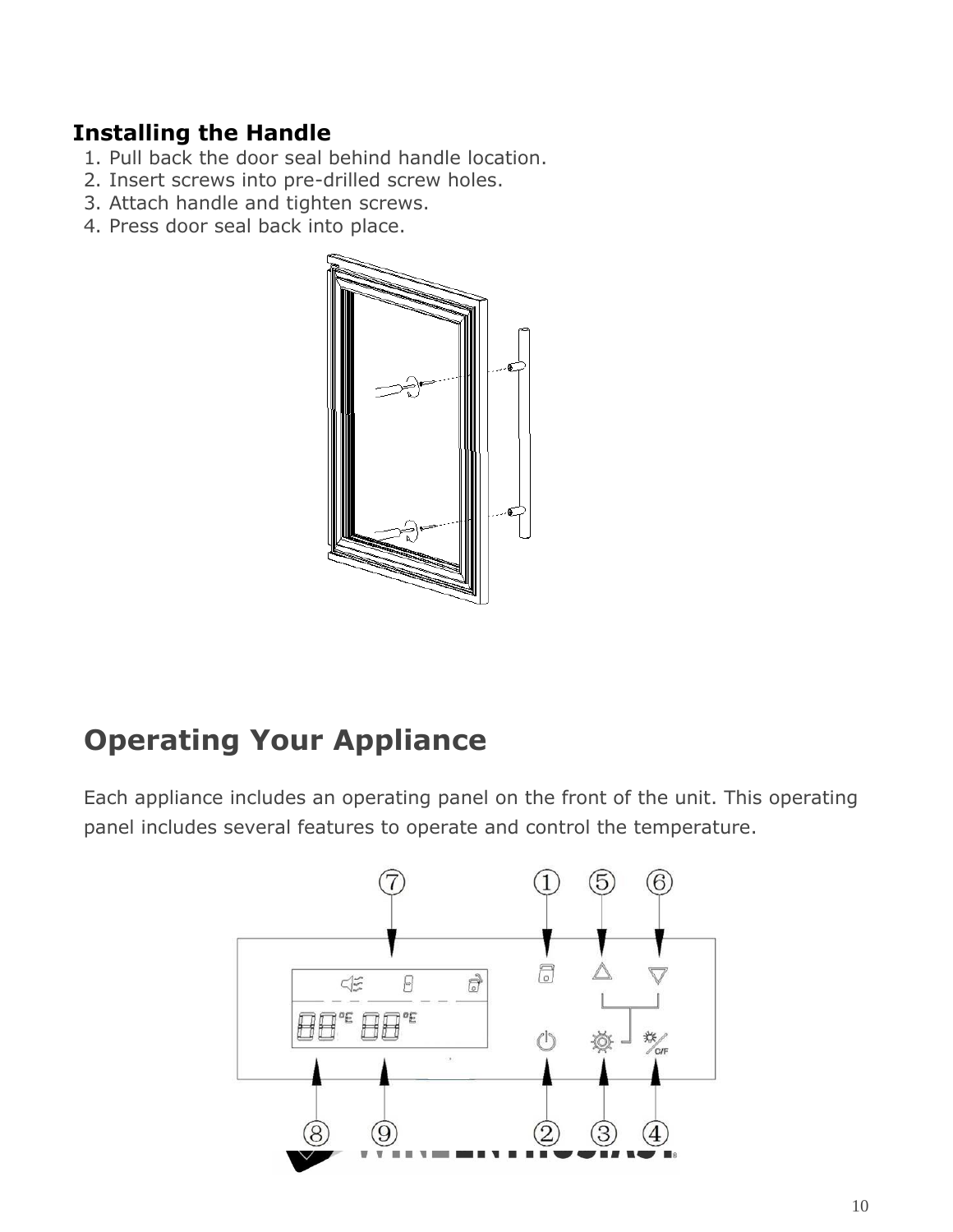- 1. **Press and hold for 3 seconds** to unlock the display.
- 2. **Press and hold for 1 second** to turn the Power ON or 3 seconds for OFF.
- 3. Function button: Activates the temperature set function.
- 4. Light button; Turns the interior lights ON and OFF.

**Press and hold for 3 seconds** to toggle the display between Fahrenheit and Celsius.

- 5. Increases set temperature.
- 6. Decreases set temperature.
- 7. Display window
- 8. Displays the setting temperature.
- 9. Displays the actual temperature.

| Power:                     | Turns the Appliance System ON and OFF (Hold for 3 sec.)                                                     |
|----------------------------|-------------------------------------------------------------------------------------------------------------|
|                            | Touch Lightly to Activate 'Sleep Mode'                                                                      |
| Lighting:                  | Turns the Interior Light ON and OFF (3-Stage)                                                               |
| <b>Control Panel Lock:</b> | Press Both POWER AND LIGHT for 3 Seconds to Lock or<br>Unlock the Control Panel                             |
| <b>Display Window:</b>     | Displays Set and Actual Temperature                                                                         |
| Temp. Up:                  | Increases Set Temperature                                                                                   |
| <b>Temp. Down:</b>         | Decreases Set Temperature                                                                                   |
| <b>Temp Up &amp; Down:</b> | Pressing Simultaneously when Controls are Locked Alters the<br>Temperature Display to Fahrenheit or Celsius |

### <span id="page-10-0"></span>**Before You Start**

<span id="page-10-1"></span>The appliance should be placed in a location where the ambient temperature is between 50-109° Fahrenheit. If the ambient temperature is above or below this range, the performance of the unit may be affected. For example, placing your unit in extreme cold or hot conditions may cause interior temperatures to fluctuate.

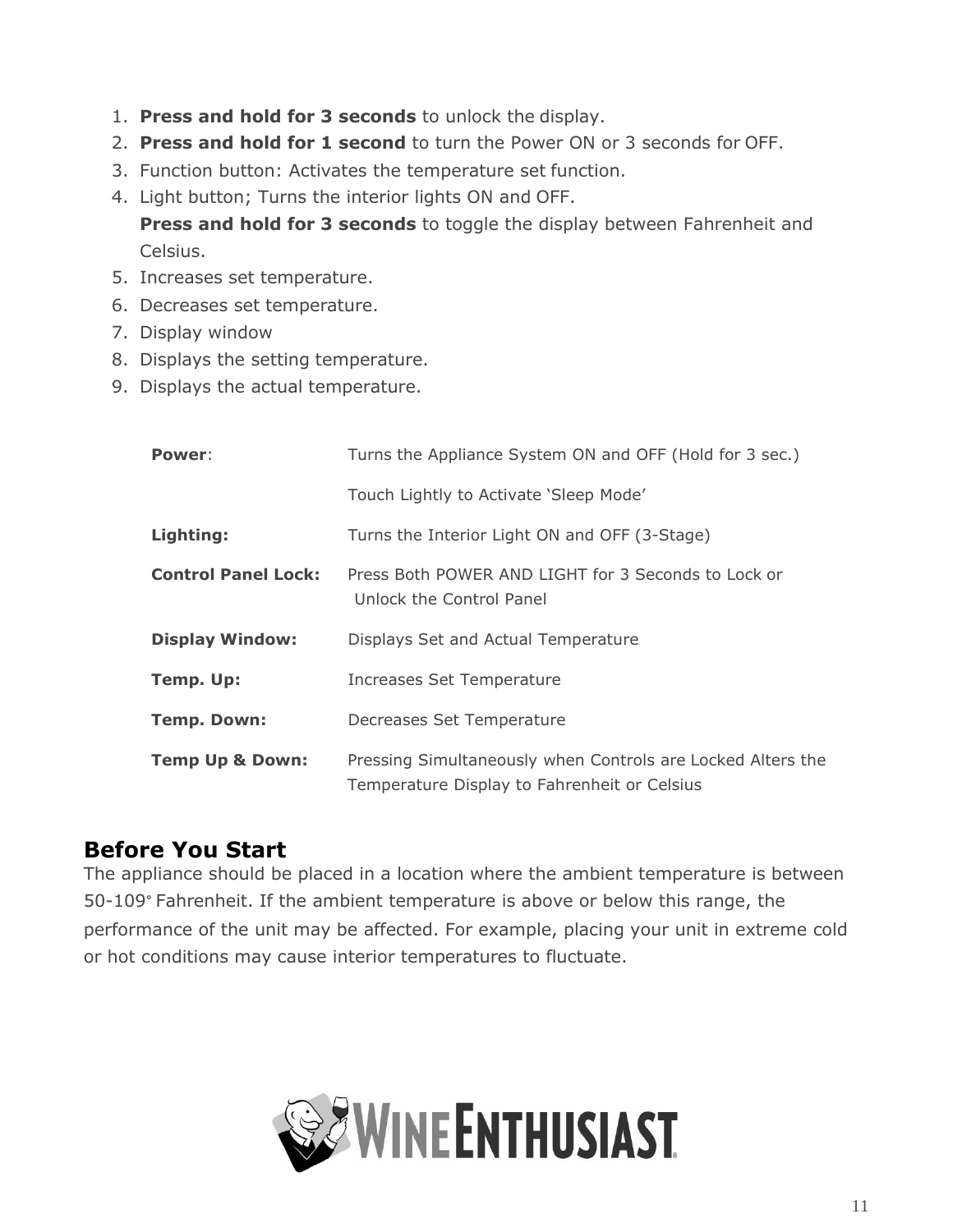## **Setting the Temperature Control**

- 1. Make sure power cord is connected to a properly grounded outlet.
- 2. Press and hold the POWER button for 1 second to turn the power ON.
- 3. Press and hold the LOCK button for 3 seconds to unlock the display.
- 4. Press the FUNCTION button to activate the temperature display.
- 5. Set the desired temperature by pushing the UP or DOWN buttons.

6. Temperatures increase or decrease 1°F with each push of the UP or DOWN button.

7. NOTE: Temperatures may fluctuate depending on whether the interior light is ON or OFF and depending on the position of the bottles and cans.

## <span id="page-11-2"></span>**Lock or Unlock the Control Panel**

To LOCK the control panel:

- 1. Simultaneously press the POWER and LIGHT buttons for 3 seconds.
- 2. The control panel will sound and the LOCK icon will illuminate

To UNLOCK the control panel:

- 1. Touch the control panel to wake it up from sleep mode.
- 2. Simultaneously press the POWER and LIGHT buttons for 3 seconds.
- 3. The control panel will sound, and the LOCK icon will darken

## <span id="page-11-0"></span>**Interior Light**

• To complement the look of your collection, LED lighting has been built into the appliance. Simply push the LIGHT button on the control panel and the lights comes on, push again for off. For maximum energy efficiency, leave light off when not viewing your collection.

## <span id="page-11-1"></span>**Door Lock**

- This unit comes with key lock.
- The keys are located inside the plastic bag along with the user manual. To unlock the door, insert the key into the lock and turn counterclockwise.
- To lock the door, simply reverse the operation making sure the metal pin is engaged completely.
- Then remove the key and place it is a secure place for safekeeping.

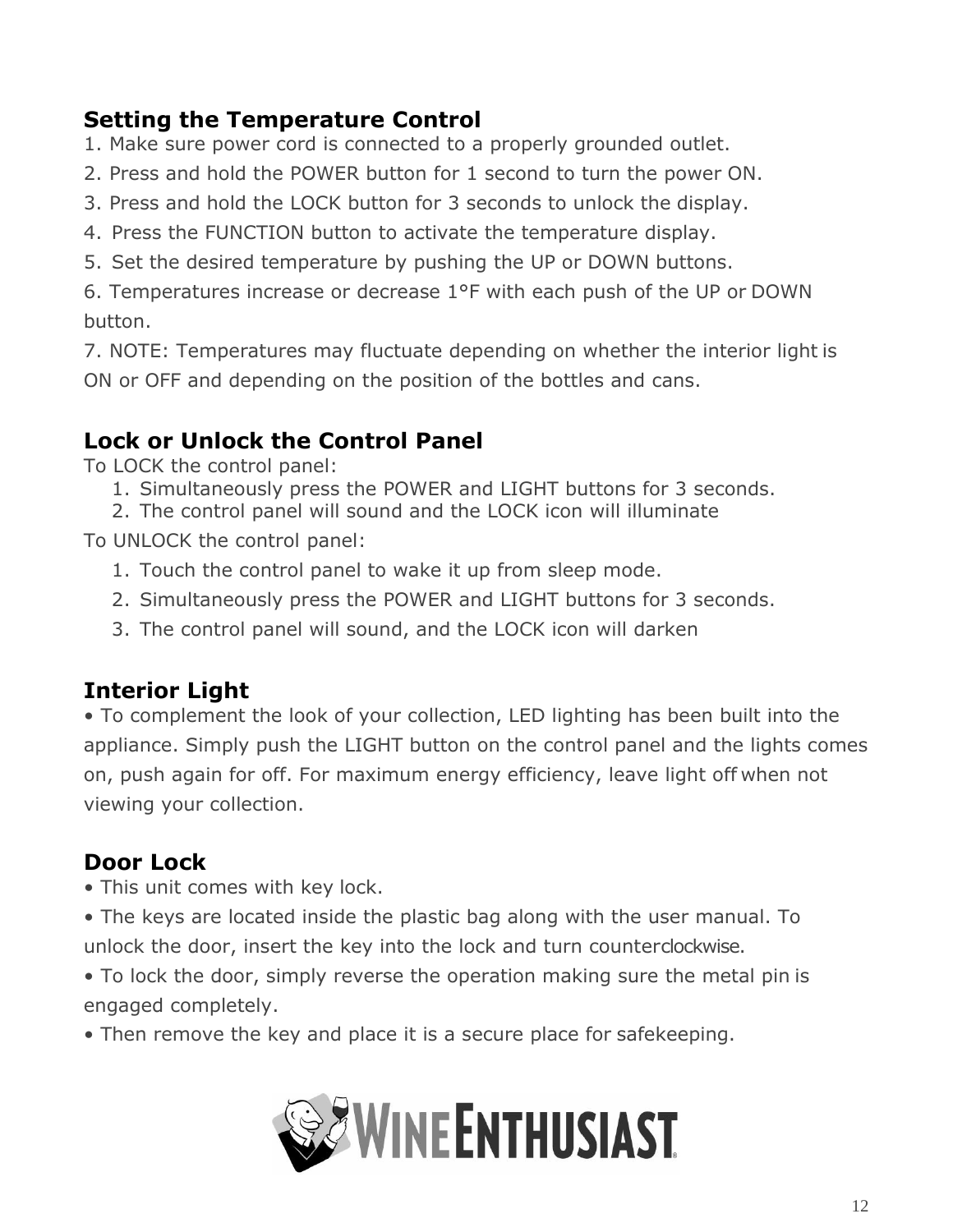### <span id="page-12-0"></span>**Temperature Alarm**

This unit comes with an audio temperature alarm. If the internal temperature drops below 32°F or above 73°F an alarm will sound.

• If the temperature is too high/warm check to be sure if there is power in the AC outlet, by checking the circuit breaker.

#### **Normal Operating Sounds You May Hear**

- Boiling water, gurgling sounds or slight vibrations that are the result of the refrigerant circulating through the cooling coils.
- The thermostat control will click when it cycles on and off.

## <span id="page-12-1"></span>**Technical Data**

| <b>Model</b>                     | 261 02 58 03/04             |
|----------------------------------|-----------------------------|
| <b>Total Volume</b>              | 5.15 Cu. Ft.                |
| <b>Installation</b>              | Free-Standing or Built-In   |
| <b>Power</b>                     | 115V~60Hz                   |
| <b>Current</b>                   | 1.4A                        |
| <b>Protection Class</b>          |                             |
| <b>Climate Class</b>             | N/ST/T/ST                   |
| <b>Start-Up Amps</b>             | $<$ 5A                      |
| <b>Running Amps</b>              | 1.5A                        |
| <b>Ambient Temperature</b>       | $50^\circ$ - $109^\circ$ F  |
| Refrigerant                      | $R600a - 1.23 oz.$          |
| <b>Temperature Control Range</b> | 34 to 50°F                  |
| <b>Approx. Net Weight</b>        | <b>98 LBS</b>               |
| Dimensions (W x D x H)           | 23-7/8" x 23-5/8" x 34-1/4" |



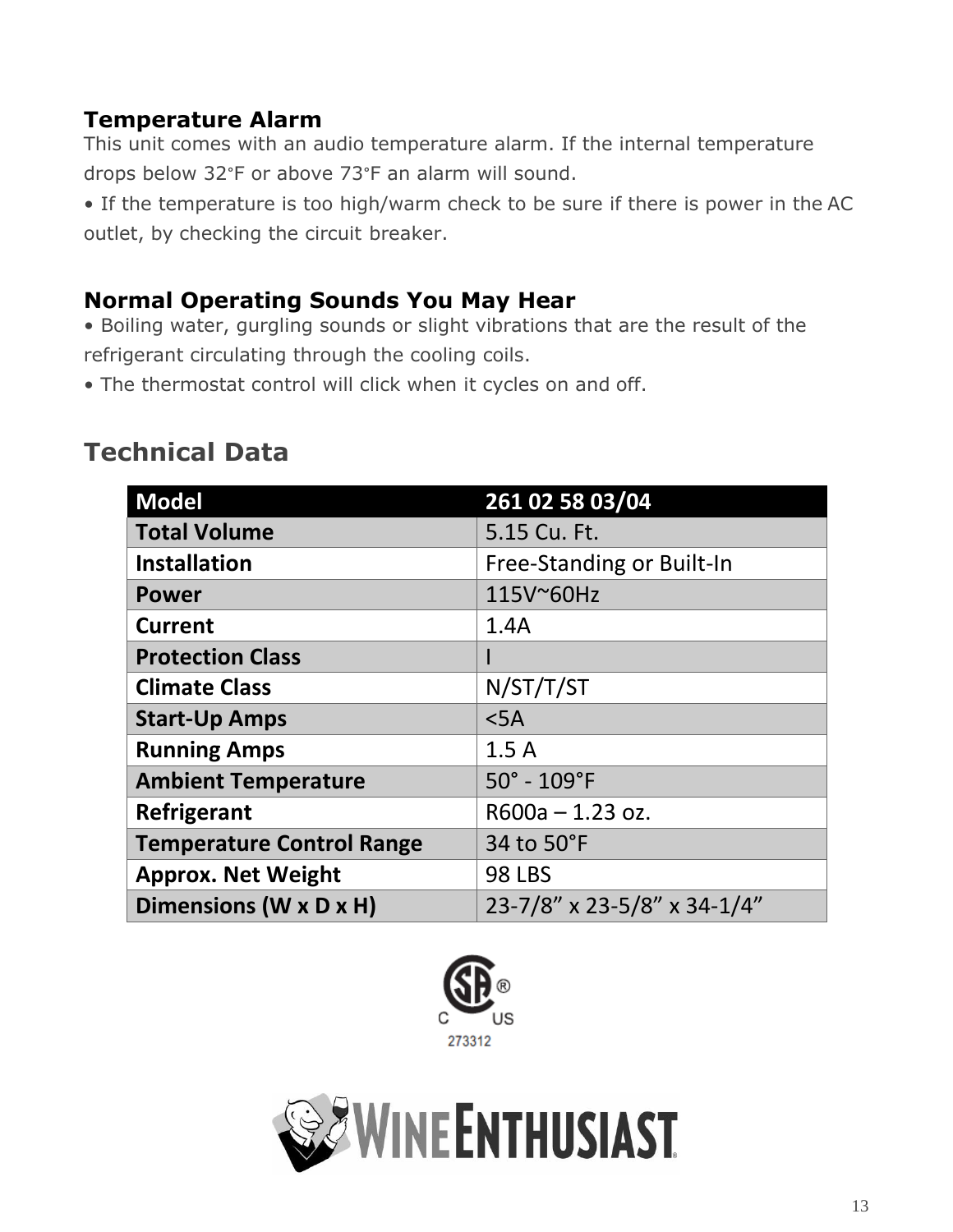## <span id="page-13-0"></span>**Proper Appliance Care and Cleaning**

### **Cleaning and Maintenance**

- **Warning:** To avoid electric shock always unplug your appliance before cleaning. Ignoring this warning may result in death or injury.
- **Caution:** Before using cleaning products, always read and follow manufacturer's instructions and warnings to avoid personal injury or product damage.
- **General:** Prepare a cleaning solution of 3-4 tablespoons of baking soda mixed with warm water. Use sponge or soft cloth, dampened with the cleaning solution, to wipe down your appliance.
	- Rinse with clean warm water and dry with a soft cloth.
	- Do not use harsh chemicals, abrasives, ammonia, chlorine bleach, concentrated detergents, solvents or metal scouring pads. Some of these chemicals may dissolve, damage and/or discolor your appliance.

### **Mold on the interior**

Microscopic mold spores are naturally occurring and present in the ambient air. When mold gets in your appliance it may grow within the humid environment. Removal can be completed with mild solutions of commonly available products such as Borax, vinegar, or baking soda.

#### **Door Gaskets:**

- Clean door gaskets every three months according to general instructions. Gaskets must be kept clean and pliable to assure a proper seal.
- Petroleum jelly applied lightly on the hinge side of gaskets will keep the gasket pliable and assure a good seal.

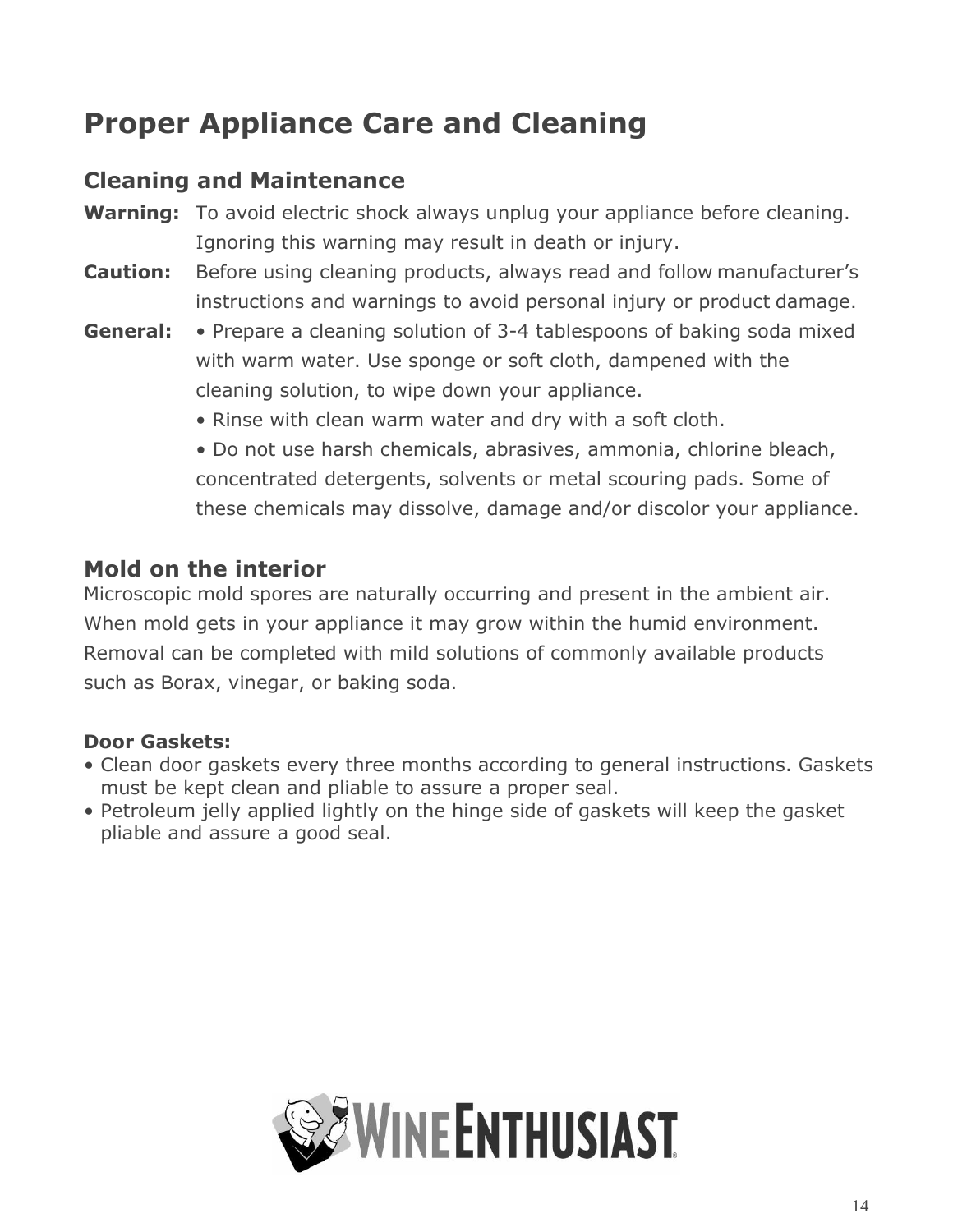#### **Power Interruptions**

• Occasionally there may be power interruptions due to thunderstorms or other causes. Remove the power cord from AC outlet when a power outage occurs. When power has been restored, wait 3 to 5 minutes then re-plug the power cord to AC outlet.

#### **Vacation and Moving Care**

- For long vacations or absences, unplug the appliance and clean the appliance and door gaskets according to "General cleaning" section. Leave doors open, so air can circulate inside.
- Always move the appliance vertically. Do not move with the unit lying down, as possible damage to the sealed system could occur. Note: After moving, wait for 24 hours before plugging in the appliance.

## <span id="page-14-0"></span>**Troubleshooting**

Many common issues with your appliance can be easily solved. Try the troubleshooting tips below if you experience any problems.

#### **Appliance Does Not Operate:**

- Check if appliance is plugged in.
- Check if there is power in the AC outlet, by checking the circuit breaker.

#### **Beverage appears too warm:**

- Frequent door openings.
- Allow time for recently added wine to reach desired temperature.
- Check gaskets for proper seal.
- Clean condenser coils.
- Adjust temperature control to colder setting

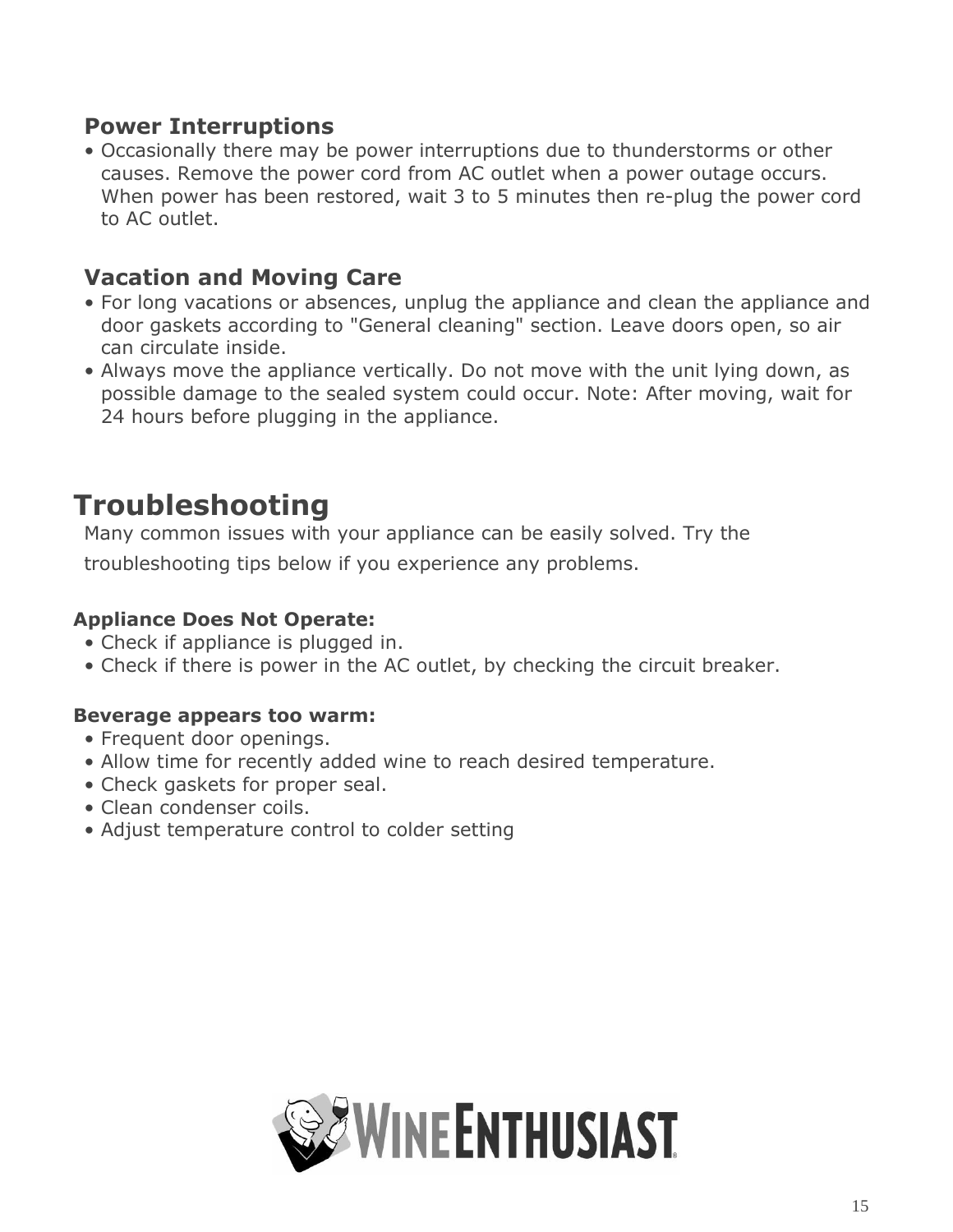#### **Beverage temperature is too cold:**

• If temperature control setting is too cold, adjust to a warmer setting.

#### **Appliance runs too frequently:**

- This may be normal to maintain constant temperature during high
- temperature and humid days.
- Doors may have been opened frequently or for an extended period of time.
- Clean condenser coils.
- Check gasket for proper seal.
- Check to see if doors are completely closed.

#### **Moisture build-up on interior or exterior of the appliance:**

- This is normal during high humidity periods.
- Prolonged or frequent door openings.
- Check door gaskets for proper seal.

#### **Appliance door does not shut properly:**

- Level the appliance.
- Check for blockages e.g. bottles, shelves.

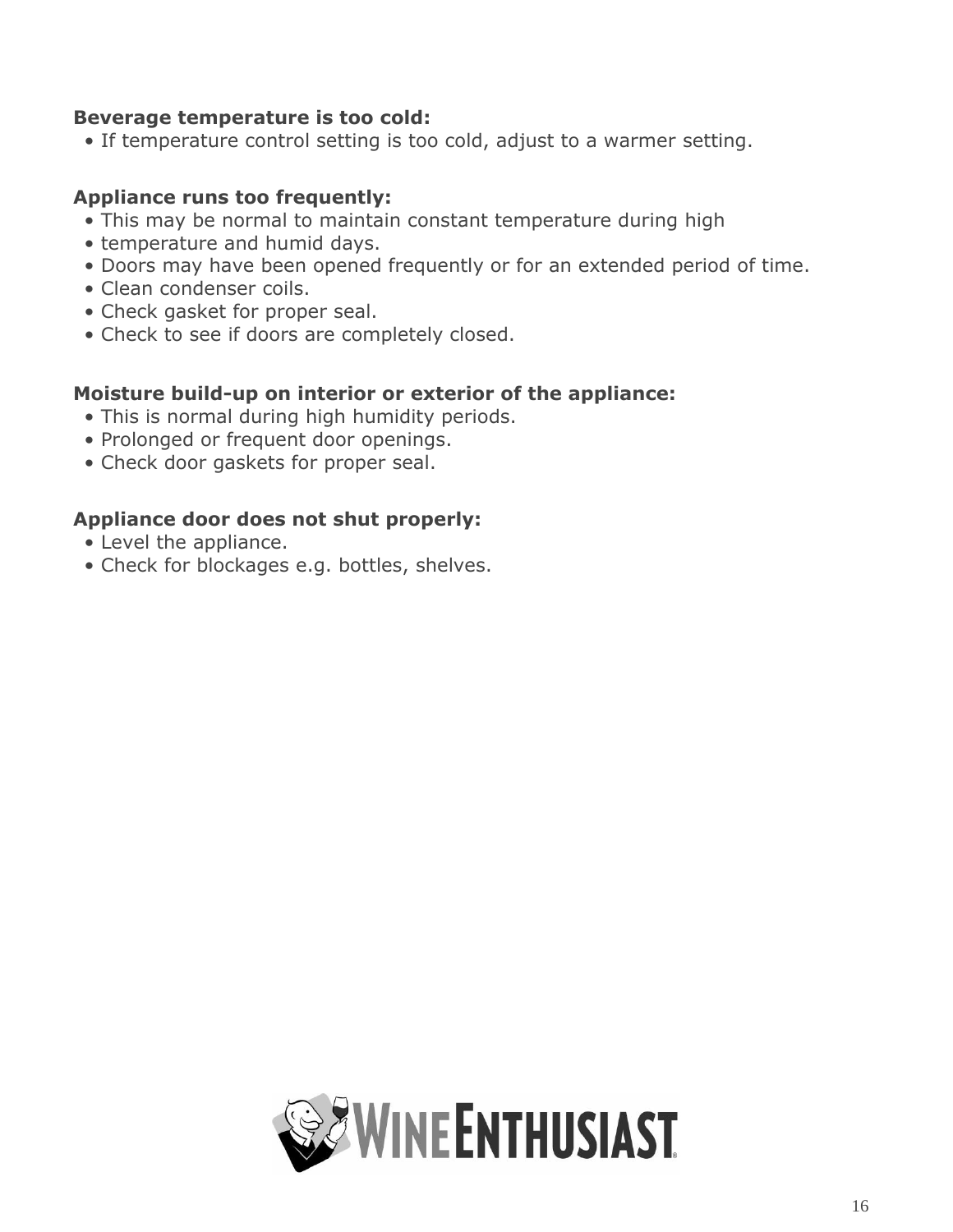## <span id="page-16-0"></span>**Limited Warranty**

## **This Warranty Covers Appliances Within The Continental United States Only.**

**Length of Warranty: This Limited Warranty lasts for one (1) year from date of receipt of purchase of the appliance** ("Limited Warranty Period") and the sealed system (compressor, condenser, evaporator) will be covered for three (3) years. Extended warranties may be available for an additional cost at the time of purchase or up to 30 days from date of purchase. These extended warranties would extend this one (1) year limited warranty to two (2), three (3), or five (5) years. Details about our extended protection plans can be found @ wineenthusiast.com.

**Who is Protected**: This Limited Warranty protects the original purchaser during the Limited Warranty Period, provided that such purchaser can present appropriate proof of original purchase.

**What is Covered**: This Limited Warranty covers any defects in workmanship or materials in your new appliance under normal use.

**What is Not Covered**: The following are not covered by this Limited Warranty damage due to such things as accident, misuse, abuse, mishandling, neglect, unauthorized repair, failure to properly maintain, acts of God or any other cause beyond the reasonable control of the Wine Enthusiast whether similar or dissimilar to the foregoing.

Commercial use or use other than normal household or small office.

Purchaser understands and acknowledges that the appliance is a wine refrigerator, which houses wine. Purchaser assumes all the risk of using these units, including risk of spoilage, humidity variations, temperature variations, leaks, fires, water damage, mold, mildew, dryness and similar perils that may occur.

**What We Will Do**: During the Limited Warranty Period, Wine Enthusiast and/or the manufacturer will, at its sole discretion, repair or replace any appliance not operating within the manufacturer's specifications. All costs for labor and materials thereto shall be covered during the Limited Warranty Period. If Wine Enthusiast deems the appliance is not repairable, Wine Enthusiast will use the value of your original order toward a replacement; provided, however, that the purchaser will be responsible for all shipping and handling costs with respect to the replacement after the initial ninety (90) days after the date of receipt of original purchase. *After the initial ninety (90)*